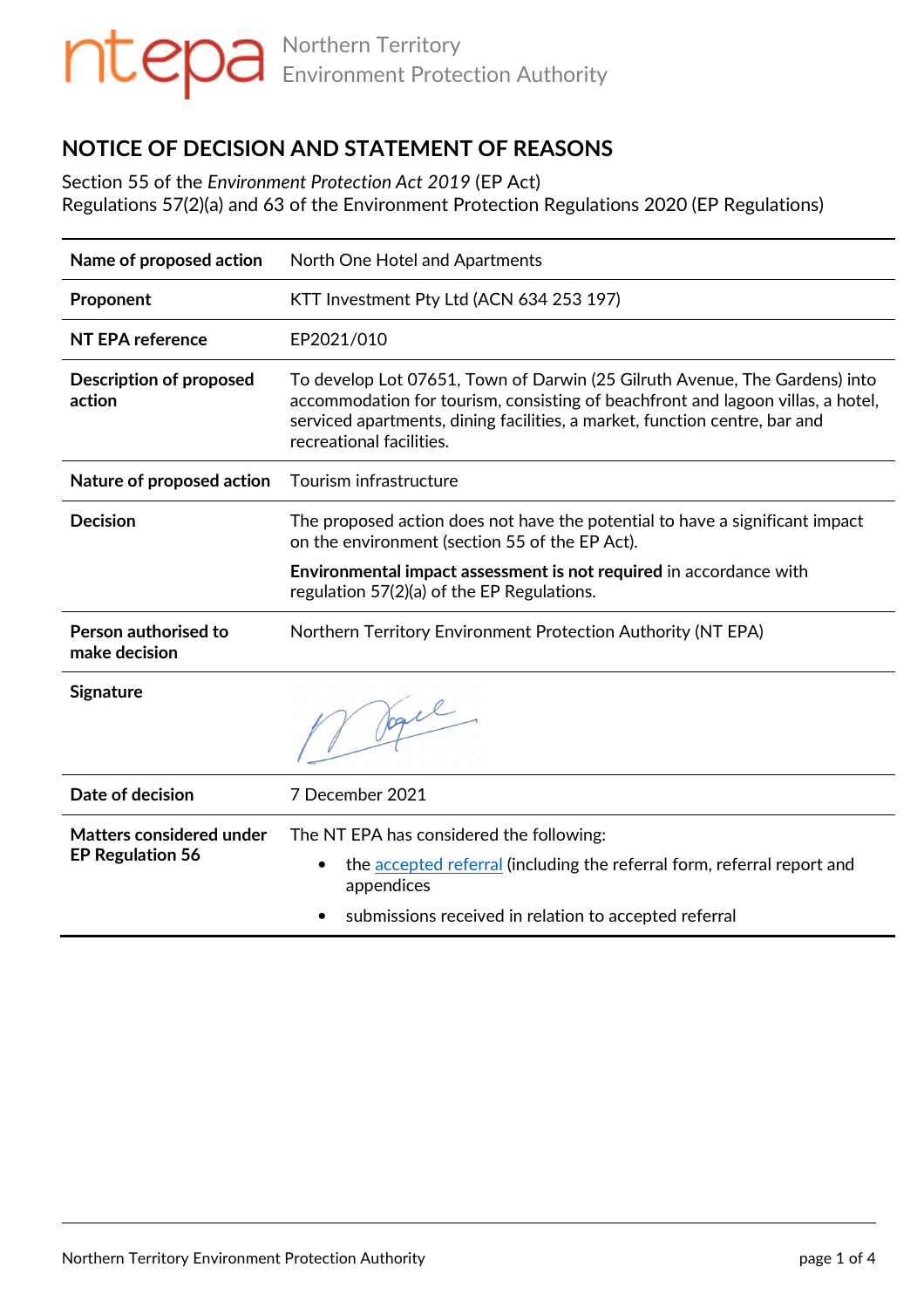| <b>Consultation</b> | Submission period 6 October 2021 to 2 November 2021                                                                                                                                                                                                |
|---------------------|----------------------------------------------------------------------------------------------------------------------------------------------------------------------------------------------------------------------------------------------------|
|                     | Submissions received:                                                                                                                                                                                                                              |
|                     | government authority submissions received: 8                                                                                                                                                                                                       |
|                     | public submissions: 27<br>$\bullet$                                                                                                                                                                                                                |
|                     | Submissions are available on the NT EPA website.                                                                                                                                                                                                   |
|                     | Submissions indicate that the proposal has the potential to have a significant<br>impact on:                                                                                                                                                       |
|                     | Aboriginal heritage<br>٠                                                                                                                                                                                                                           |
|                     | heritage values associated with Myilly Point Heritage Precinct<br>$\bullet$                                                                                                                                                                        |
|                     | community values including access to and/or loss of highly valued green<br>space                                                                                                                                                                   |
|                     | sensitive receptors, from noise and light impacts associated with<br>٠<br>operation of the facility                                                                                                                                                |
|                     | sensitive receptors, from mobilisation of contaminants during<br>construction.                                                                                                                                                                     |
|                     | Submissions also raised concern about reduction in available public car parking<br>and traffic impacts of a new entry to Lot 07651 from Gilruth Avenue. There was<br>also concern about lack of effective community consultation by the proponent. |
|                     |                                                                                                                                                                                                                                                    |

## **Statement of Reasons**

### **Overview**

 $\overline{a}$ 

The NT EPA considers that the proposed action has the potential to impact environmental values associated with three environmental factors<sup>1</sup>. The NT EPA is of the view the potential impacts can be adequately avoided and/or managed through the proponent's obligations and duties under other statutory requirements, such that impacts on the environment would not be significant.

### **People Culture and heritage**

'Culture' is defined in the Macquarie dictionary as the "sum total of way of living built up by a group of human beings, which is transmitted from one generation to another ...".

• *Aboriginal burial sites*. The referral acknowledges the proposal site (Lot 7651) is of high cultural importance to Larrakia and other Aboriginal peoples. The Heritage Branch of Department of Territory Families Housing and Communities (DTFHC), has advised there is a high probability that Aboriginal traditional burials are present within Lot 7651 and that under the *Heritage Act 2011*, all Aboriginal places and objects associated with past occupation, including skeletal remains, are automatically protected. Further detailed investigations are required (in accordance with a scope of work prepared by the Heritage Branch) to assess the presence or absence of burial sites and for the proponent to meet their obligations under the *Heritage Act 2011*. The NT EPA considers that potential significant impacts to Aboriginal heritage can be appropriately avoided through statutory provisions under the *Heritage Act 2011* and the *Planning Act 1999.*

<sup>&</sup>lt;sup>1</sup> NT EPA Environmental factors and objectives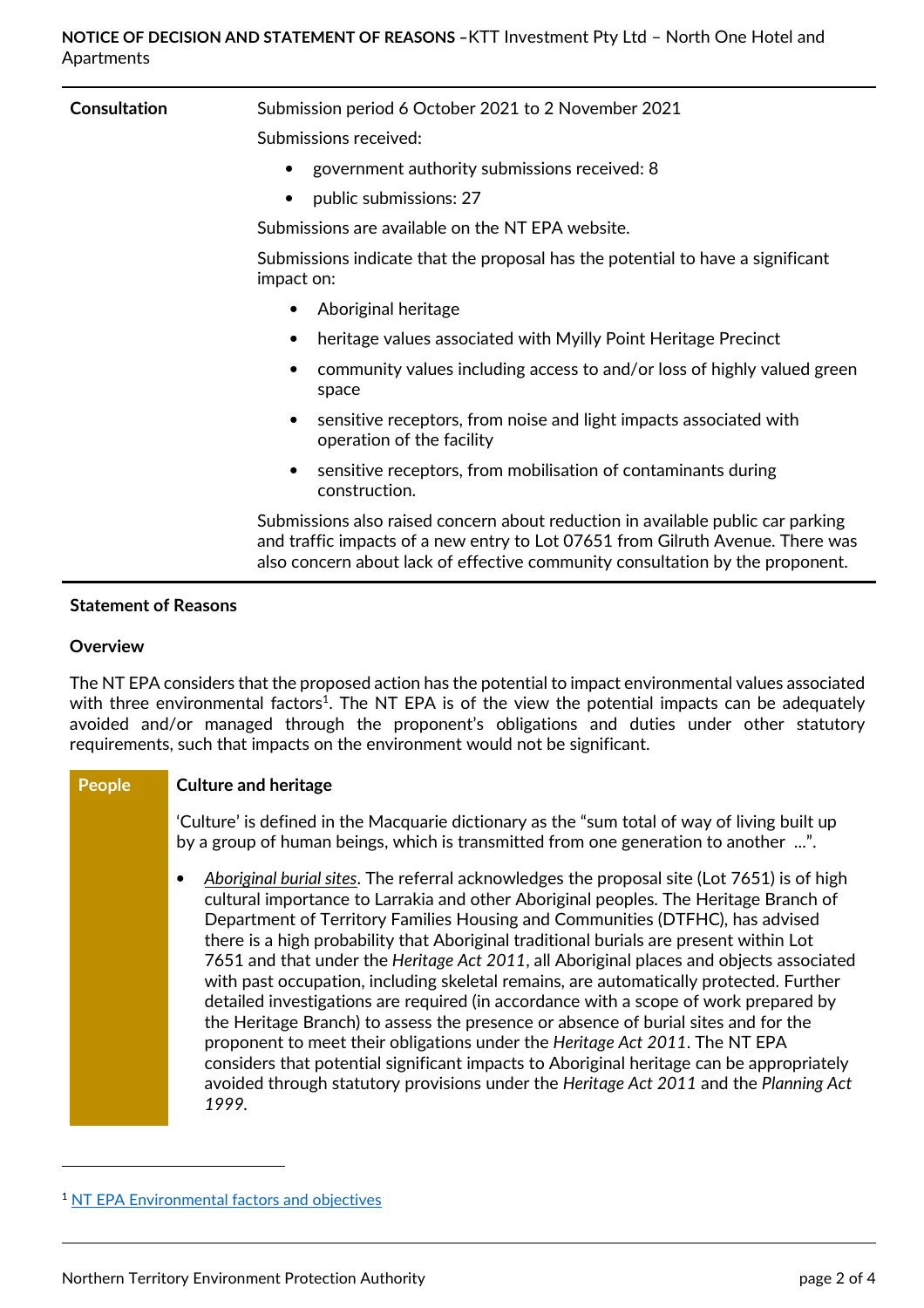**NOTICE OF DECISION AND STATEMENT OF REASONS –** KTT Investment Pty Ltd – North One Hotel and Apartments

- *Sacred sites*. The Aboriginal Areas Protection Authority has advised that there are two registered sacred sites in the vicinity of the proposal that are related to Aboriginal burials. There is potential for the proposal to have a significant impact on sacred sites due to proximity, construction methods and land disturbing activities. The proponent is required by law to undertake the proposed activity in accordance with the *Northern Territory Aboriginal Sacred Sites Act 1989*. The NT EPA considers that the Act provides strong protections to Aboriginal sacred sites. Taking into account that the Northern Land Council (NLC), Tiwi Land Council (TLC) and Aboriginal Areas Protection Authority (AAPA) are aware of the proposal, and that AAPA is mandated to protect sacred sites and the land councils provide advocacy for Traditional owners to protect sacred sites, the NT EPA considers that potential significant impacts to culture can be appropriately avoided.
- *Myilly Point Heritage Precinct*. The Myilly Point Heritage Precinct is located on the escarpment immediately to the south of Lot 7651. The boundary of Lot 7651 is at the top of the escarpment, along the edge of Burnett Place (road). The Myilly Point Heritage Precinct is listed on the NT Heritage Register for historic (architectural) value.

The Heritage Branch of DTFHC has advised that the cultural significance of a place includes its setting. The setting means "the immediate and extended environment of a place that is part of or contributes to its cultural significance and distinctive character". The setting of a place includes views to and from the place (Australia ICOMOS Burra Charter, 2013<sup>2</sup> ). The heritage significance of a place or object includes its aesthetic, historical, scientific and social significance (section 10, *Heritage Act 2011*). The existing views from the Myilly Point Heritage Precinct are important because the houses within it were built for high-ranking public servants in the 1930s, and the location of the houses was quite deliberate, intended to provide good view of the Harbour and Mindil Beach, as well as providing access to cooling breezes. The design height of the proposed hotel and apartment buildings is 27 m Australian Height Datum, which is about eight metres above the escarpment level.

The National Trust of Australia provided a submission that the proposed action has potential to significantly impact the heritage aesthetic values of the Myilly Point Heritage Precinct, including views, air flow and ambience (noise).

The proponent has provided a noise impact assessment, however, the use of commercial and industrial noise guidelines is not appropriate for the sensitive receptors which include residential and the heritage precinct. The proponent has not yet demonstrated effective mitigation measures to avoid or reduce noise and vibration at sensitive receptors during construction of the project and ongoing operation. The NT EPA is of the view that by complying with advice from the Department of Environment, Parks and Water Security including the NT EPA Noise Management Framework, regulation under the *Planning Act 1999* and the *Waste Management and Pollution Control Act 1998*, the NT EPA considers that significant impacts can be avoided.

The proposal has potential to impact on the 'setting' of the Myilly Point Heritage Precinct by permanently blocking existing views to Darwin Harbour, blocking cooling sea breezes and introducing noise that is inconsistent with the values of the heritage precinct. The NT EPA considers that potential significant impacts to heritage values can be appropriately avoided by reflecting advice from the Heritage Branch through statutory provisions under the *Planning Act 1999.*

 $\overline{a}$ 

<sup>&</sup>lt;sup>2</sup> https://australia.icomos.org/publications/burra-charter-practice-notes/